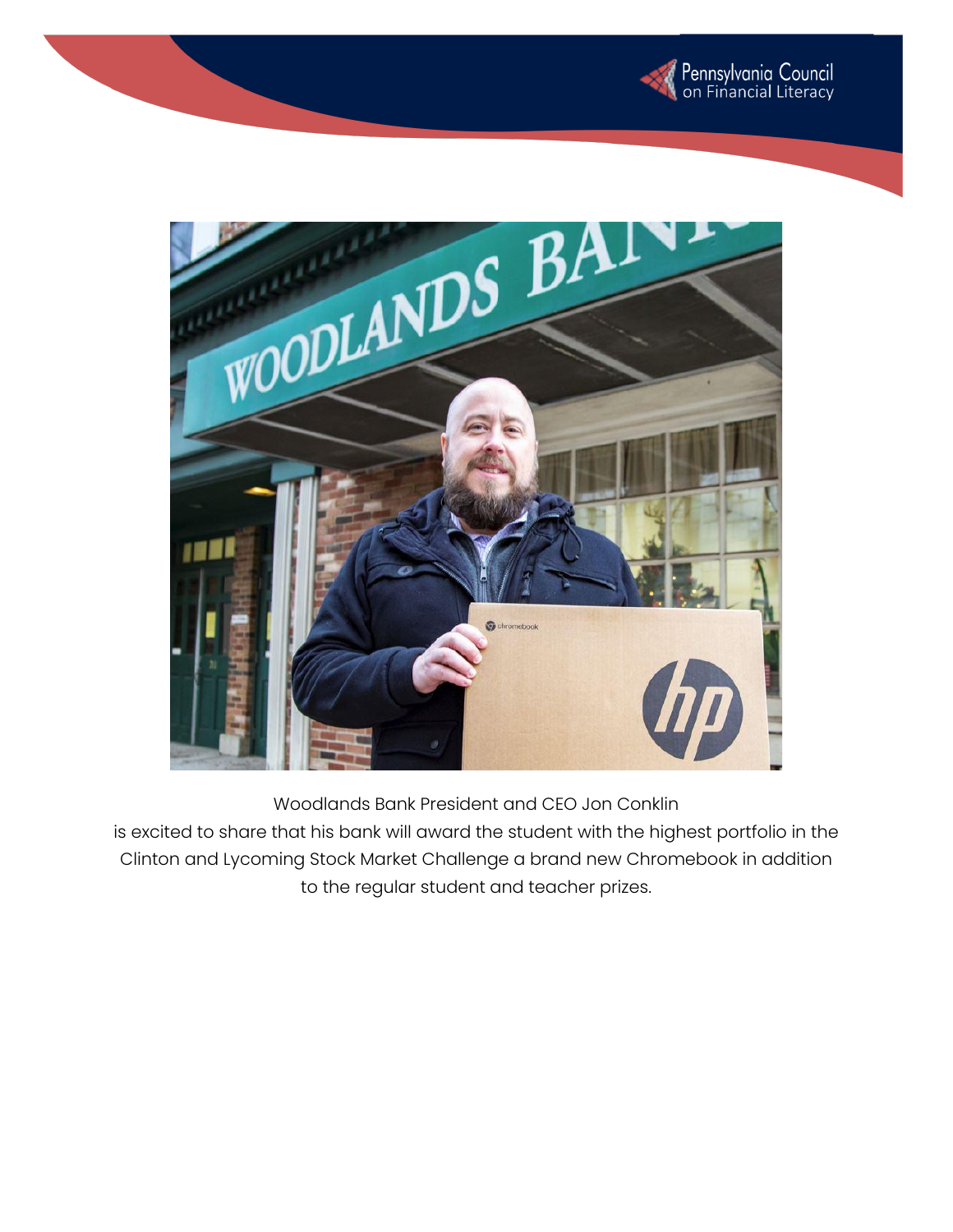## Woodlands Bank Sponsors Students in Clinton and Lycoming Counties

February 10, 2022

## Contact: Alan Dakey, Carolyn Shirk, or Jennifer Henderson | 570-975-5149

The Pennsylvania Council on Financial Literacy, through Brighter Financial Futures, is proud to announce that thanks to the generous sponsorship of Woodlands Bank, all students in grades 3-12 can have full access to the Personal Finance Lab, free of charge. This world-class, web-based stock simulation platform and curriculum includes the Personal Budgeting Game, Online Learning with certifications in Personal Finance and Investing 101, plus the Stock Market Challenge. This cutting-edge, real-time stock market game is derived from Stock-Trak's University Platform, which is used in over 80% of the top business schools in the United States.

Essentially, we went from 2 ten-week stock games to 4 quarter semester and 2 full semester programs with competitions. The 4 quarter semester programs are held in early fall, late fall, early spring and late spring. Now students can learn by using the curriculum, courses, trading and the budget simulation. The platform provides lessons, assignments and grading for seamless teacher management, as well as the superior gamification of the Stock Market Challenge and the Personal Budgeting Program.

The competitions are held in the classroom, both county-wide and state-wide. The next big Stock Market Challenge and Personal Budgeting Competition begins on February 14th, and area schools can sign up at <u>www.penncfl.org</u>.

Woodlands Bank is a local community bank with headquarters in Williamsport, PA. Woodlands Bank offers consumer and commercial banking and trust services in both Lycoming and Clinton Counties. For more information about Woodlands Bank, please visit [www.woodlandsbank.com.](http://www.woodlandsbank.com/)

.